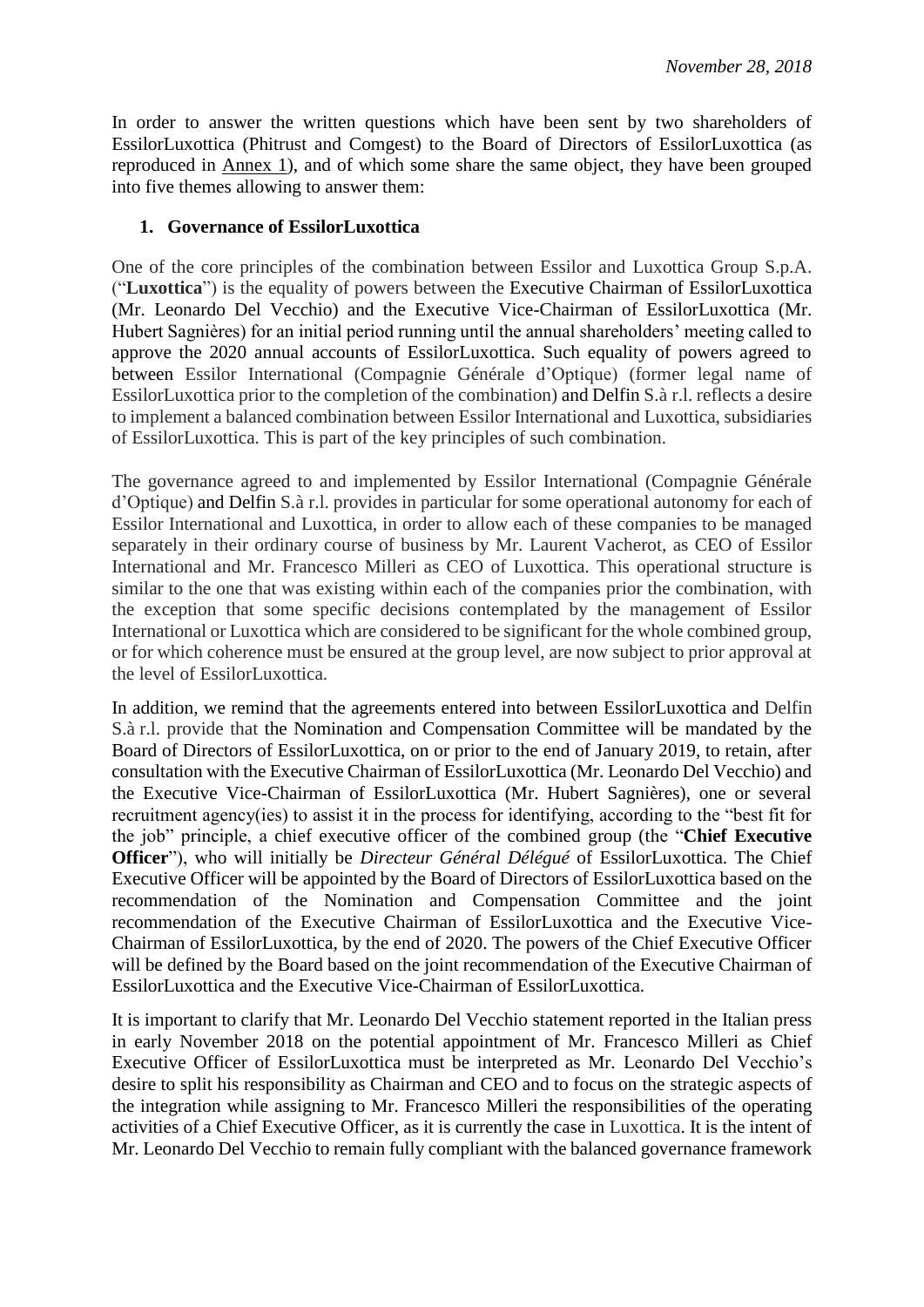of EssilorLuxottica and not to alter in any way this principle of equal powers. This is unrelated to the announced search of a new CEO of EssilorLuxottica.

## **2. Compensation of the Executive Chairman and the Executive Vice-Chairman of EssilorLuxottica**

The compensation of the Executive Chairman and the Executive Vice-Chairman is the same as they have equal powers consistently with the governance principles of the combination between Essilor and Luxottica.

The compensation of the Executive Chairman and the Executive Vice-Chairman of EssilorLuxottica is tied to effective achievement of results of the combined company. The longterm component of remuneration represents a significant portion in the total compensation package and it will be earned only if the creation of value for shareholders is effective, measured by the share price increase over time. The goals of the annual variable components are tied to the combined ability of EssilorLuxottica to generate synergies having positive effect on increased growth and operating profit.

As reported in section 1.7.2.4 of the 2017 Essilor Registration Document, the management of both companies shall invest considerable time and resources to the integration activities. It thus believes that linking variable remuneration to the integration between the two companies will encourage management to focus more on creating long-term value for the benefit of all stakeholders.

The compensation package for both the Executive Chairman and the Executive Vice Chairman was built based on international market practices for global corporations of comparable size and performance profile across a variety of sectors including retail, consumer goods, luxury goods and pharma, and targeting the lower end of the market range (around first quartile) in order to take into consideration the fact that two executive officers are sharing management.

## **3. Board fee of the Board of Directors of EssilorLuxottica**

The proposed Board fee structure was developed on the basis of benchmarking with other European corporations, including but not limited to, French headquartered corporations. The panel includes 20 European corporations, most of which being French and Italian. The Board fee structure is largely made up by a variable portion, in line with recommendations of the French corporate governance code (*Code AFEP-MEDEF*). The proposed Board fee structure also reflects the need to recognize increased responsibility of the members of the Board of Directors in the governance of a much larger and more complex global corporation, such as EssilorLuxottica. Board fee levels aligned with the market will also improve the company's ability to attract the right international profiles to serve as members of the Board of Directors of EssilorLuxottica.

## **4. Cash retention scheme of Luxottica**

The retention scheme that the Board of Directors of Luxottica approved in December 2017 was intended to reinforce key personnel's motivation and morale in the context of the combination whose closing timeline was longer than expected and to avoid undesired loss of Luxottica talents as typically happens in such disruptive situations.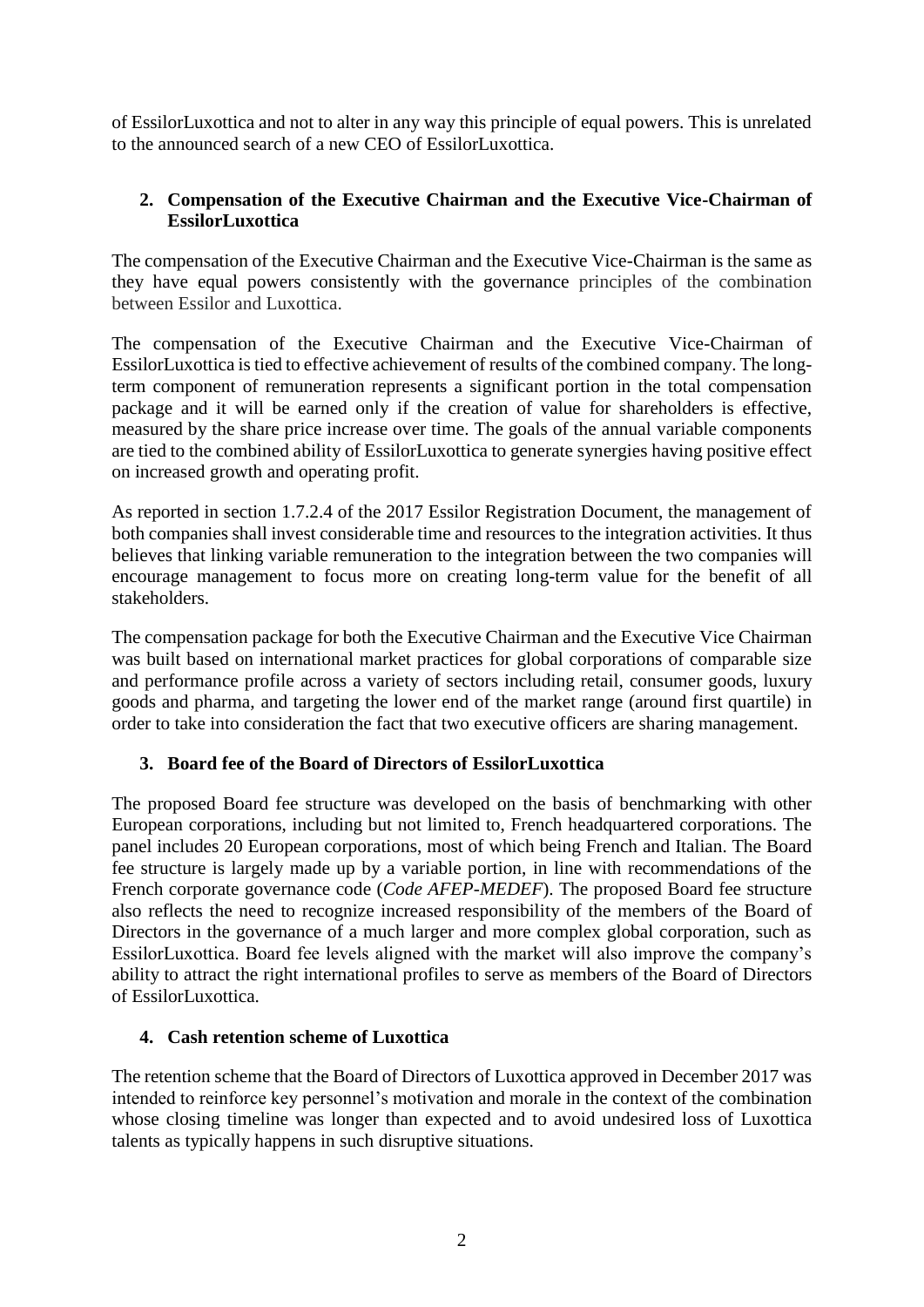To this end, the retention scheme embedded the possibility to change the nature of the retention scheme by substituting cash for EssilorLuxottica shares, thus allowing to align key personnel's interests to value creation for shareholders. Such substitution requires the approval of resolution n°9 by the shareholders' meeting. As a reminder, the value of the retention scheme will be indexed to EssilorLuxottica share price.

It is noted that Essilor's key personnel benefitted from a performance share award in 2017, while Luxottica's key personnel a management did not benefit from any long-term incentive award in that year.

The retention scheme approved by the Board of Directors of Luxottica in December 2017 rebalanced this situation. The Luxottica retention scheme is a 3 year plan and is the only long term incentive granted to Luxottica employees after the 2016 LTI plan.

In any event, EssilorLuxottica will work on future plans in order to ensure a progressive convergence of the compensation schemes.

The shareholders of Essilor were not informed of the retention scheme of Luxottica during the meeting of 11 May 2017 as it was approved by Luxottica only in December 2017, months after of the meeting. The combination agreement dated 17 January 2017 does not provide for any adjustments of the exchange ratio of the contribution in kind of Luxottica's share to EssilorLuxottica other than those relating to the payment of dividends in the interim period exceeding certain pre-defined thresholds.

# **5. Details concerning Francesco Milleri**

Mr. Francesco Milleri receives a remuneration from Luxottica as Vice Chairman and Chief Executive Officer of Luxottica. The remuneration of Mr. Francesco Milleri for the financial year 2017 is publicly disclosed in the annual Remuneration Policy of Luxottica available on Luxottica's website, for the same period he did not receive any other remuneration from other companies controlled by Luxottica. Furthermore, Mr. Francesco Milleri receives directors' fees from EssilorLuxottica.

Mr. Francesco Milleri has not received any remuneration from Delfin since he has taken the office of Director of EssilorLuxottica.

MeA e Associati ("**Mea**") is a company, owned by Francesco Milleri, which provides, among other, information technology consultancy services to several companies, including Luxottica.

Luxottica has concluded with Mea a framework agreement according to which Mea provides certain information technology consultancy services ("**IT Services**") to Luxottica and its subsidiaries. Amounts related to such IT Services were  $\epsilon$ 14.1 million in the first six months of 2018 and  $\epsilon$ 27.3 million and  $\epsilon$ 11.9 million in 2017 and 2016, respectively.

All services provided by MeA to Luxottica have been requested by the latter, have been reviewed by Luxottica as part of its procurement process and deemed the most competitive for the company after having performed a deep analysis on the market relevant benchmark (costs/services offered) and its knowledge and capability. Such services have been examined and validated by the independent related party committee of Luxottica, in accordance with the Italian listed companies regulation on such matter. All information relating to the consultancy services provided to Luxottica by MeA, including in respect of the related amounts, have been publicly disclosed in Luxottica's filings and financial statements and in the listing prospectus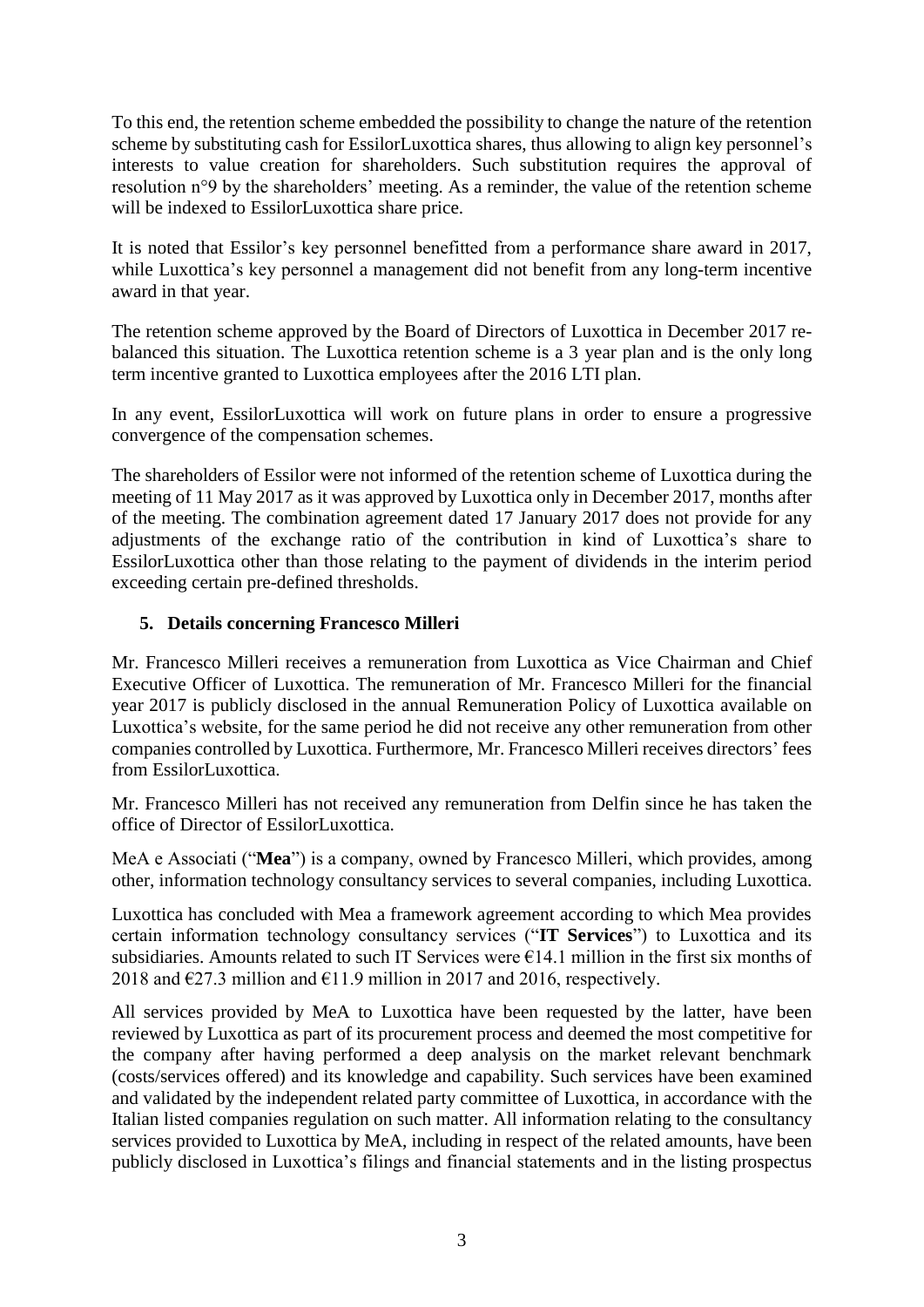filed with the AMF in connection with the completion of the combination of Essilor and Luxottica.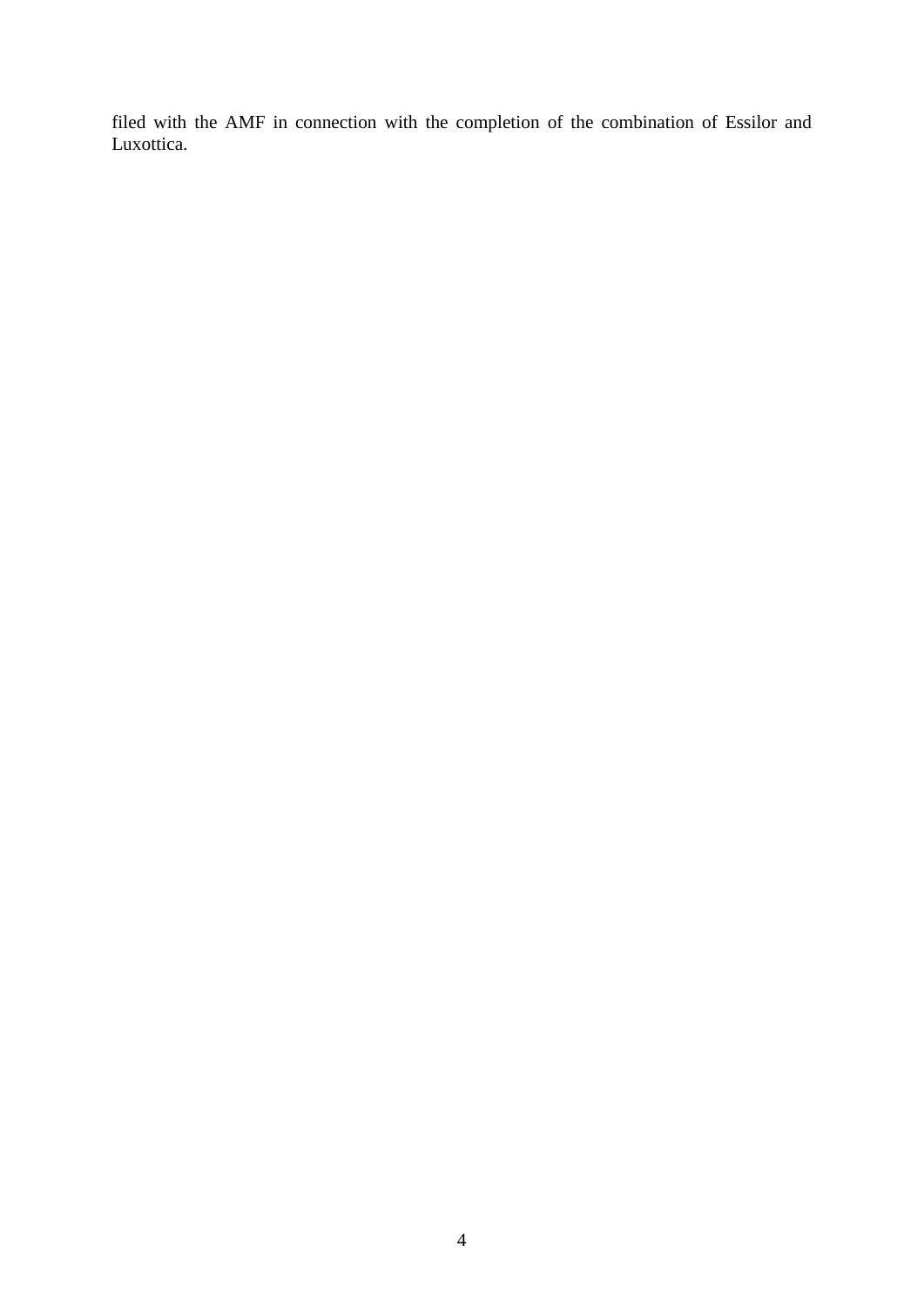# **Annex 1**

# **Questions received from Phitrust and Comgest**

*Free English translation for information purposes only*

#### **Phitrust's Questions**

#### **I. On the corporate governance organization:**

- 1. Can you confirm that you will propose to the Board of Directors the appointment of Mr. Francesco Milleri as Chief Executive Officer, which would de facto lead to the dissociation of the management positions? In such case, when would he take office? What would then be the position and functions granted to Mr. Hubert Sagnières?
- 2. How do you explain that after signing an agreement last October  $1<sup>st</sup>$  and putting in place detailed rules of procedure of the Board of Directors on the allocation of powers, you have changed your mind and made a decision calling into question this organization of the governance of EssilorLuxottica?
- 3. If this appointment is confirmed, it would lead to an even greater imbalance between Luxottica and its shareholders and Essilor International, stressing a de facto undeclared takeover of EssilorLuxottica. How do you intend to compensate the minority shareholders of Essilor International who will have been deprived of the control premium inherent to a takeover bid?

## **II. On executives' compensation:**

- 1. The Essilor 2017 Registration Document (Section 1.7.2.4) states that "*the integration process will be long and complex*". How does the Board of Directors explain that the compensation of the executives is increased very strongly and immediately, whereas the combination is far from complete and that, consequently, neither the arguments of the size of the new integrated company nor the success of the operation can be raised as justifications for these increases?
- 2. How does the Compensation Committee justify the grant to the Chairman who is also the largest shareholder of the company with 38% of the share capital - a disproportionate increase in his compensation from a fixed compensation of 1.1 million euros (as "Executive Chairman" of Luxottica) to a fixed and variable compensation of more than 10 million euros?
- 3. If a separation of management powers is put in place, Resolution n° 1 of this shareholders' meeting would become obsolete. On what basis would the compensation of the executives then be established, it being understood that the non-executive Chairman could no longer benefit from a variable compensation nor distribution of performance shares. In this case, will there be a shareholders' meeting before mid-year 2019 to vote on the new compensation policy?
- 4. How do you justify the substantial increase of 127% in directors' fees proposed by Resolution n<sup>o</sup> 2, while on the one hand you do not give the shareholders the elements to decide, particularly the panel of companies on which would be based this comparison, and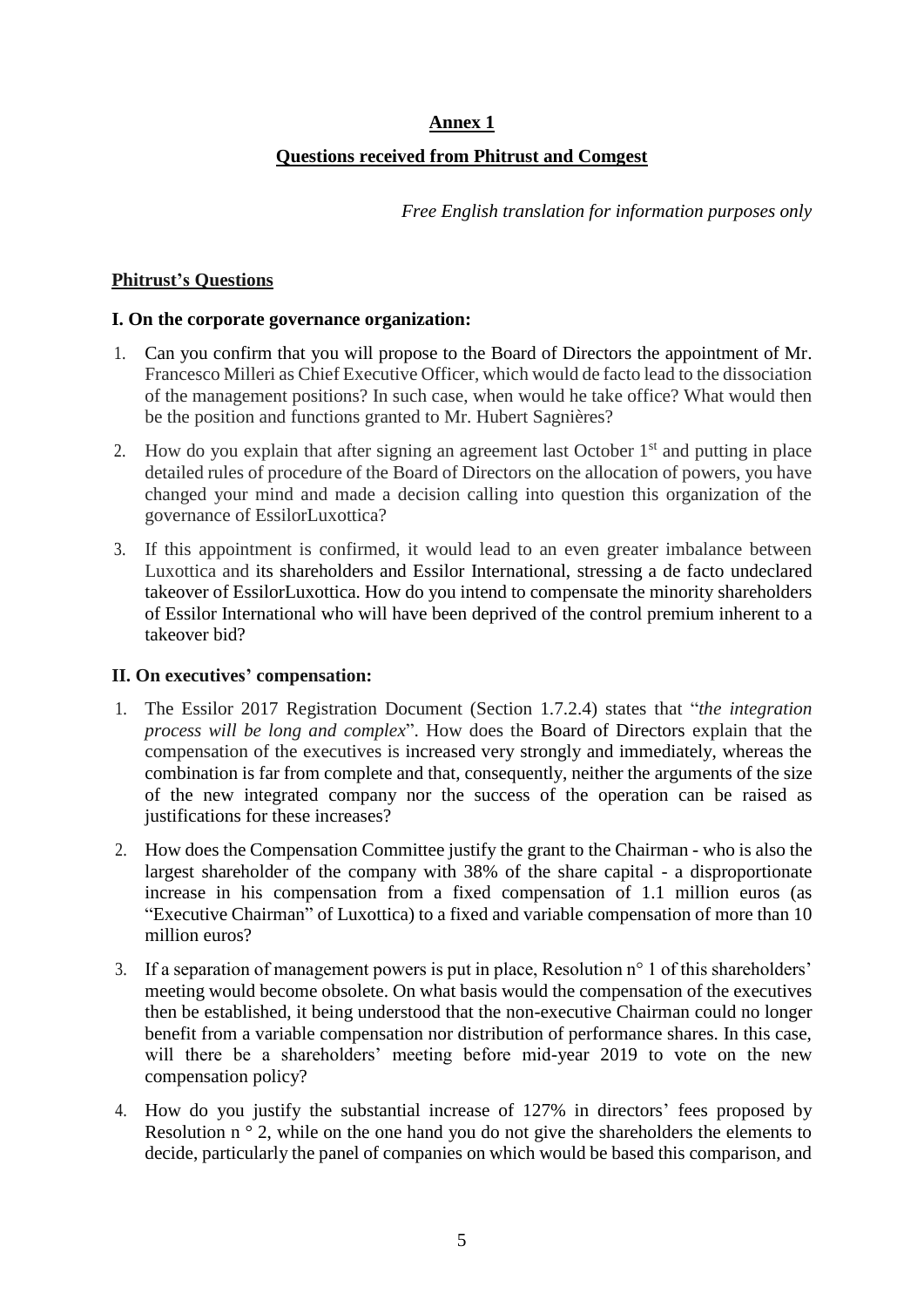that on the other hand the level of directors' fees appears abnormally high (+ 184%) compared to that of companies of the same capitalization listed on the French market?

- 5. On December 15, 2017, more than 7 months after the general meeting that approved the combination, Luxottica set up a 2018-2020 cash retention plan for the benefit of Luxottica senior executives (of which €15 million for 5 executives, including Francesco Milleri for  $E4$  M). As part of Resolution n° 9, it is proposed that the amounts granted be converted into shares of the new company EssilorLuxottica.
	- (a) How do you explain the implementation of this "retention plan" for some of Luxottica's senior executives after the combination agreement? Is this retention plan limited to only five executives of Luxottica?
	- (b) Does this mean distrust on the part of Luxottica executives with regard to this combination transaction?
	- (c) Is it contemplated to grant equivalent compensation to Essilor's executives?
	- (d) The minority shareholders of Essilor were not informed of this extraordinary compensation at the meeting of May 11, 2017, which approved the transaction. How do you intend to compensate this sum, which will have a retrospective impact on the value of the contributions initially presented to the shareholders?

## **III. On the appointment of the Chief Executive Officer**

If the appointment of Mr. Francesco Milleri as Chief Executive Officer is confirmed, could you give us the following details:

- 1. What is the compensation of Mr. Francesco Milleri as "*Deputy Chairman and CEO*" at Luxottica and how will it evolve?
- 2. Does Mr. Milleri, who has other activities on your side, receive any other compensation from your holding company Delfin or from subsidiaries of Luxottica?
- 3. The personal company of Francesco Milleri provides IT services of Luxottica. Was there a tender for these contracts? Are the activities of this IT service company continued under the new EssilorLuxottica group? In this hypothesis and to avoid conflicts of interest, should the new CEO of EssilorLuxottica not ask that the activities of his IT service company be stopped with all entities of the EssilorLuxottica group?

#### **Comgest Questions**

- 1. The rules of procedure of the Board of Directors provide that EssilorLuxottica's management shall be ensured jointly by the Chairman and the Vice-Chairman of the Board, with executive functions and equal powers. Why choose a two-headed governance, with the associated risks in case of any long lasting conflicts? Would not it be simpler and more effective to dissociate the functions of Chairman and Chief Executive Officer, accompanied by operational management for each of the two entities?
- 2. Question addressed to Mr. Olivier Pécoux, Director of EssilorLuxottica and Chairperson of the Nomination and Compensation Committee: